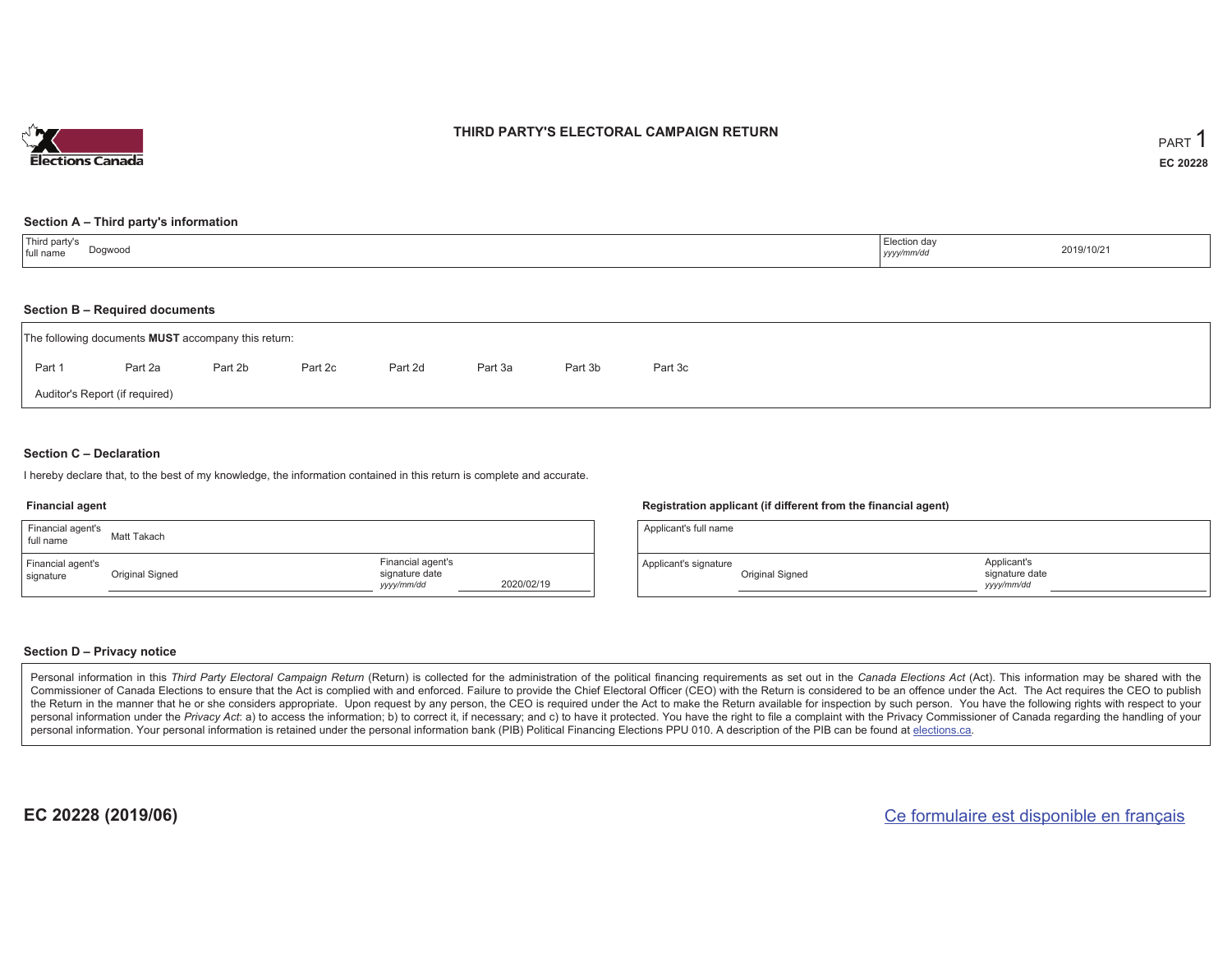

## **THIRD PARTY'S ELECTORAL CAMPAIGN RETURN HIRD PARTY'S ELECTORAL CAMPAIGN RETURN<br>Statement of monetary contributions received PART 2a**

**EC 20228**

| No.                                                                                 | Full name | <b>Street</b><br>no. | <b>Street</b> | Apt. | City | Prov./<br>Terr. | Postal<br>code | Date<br>received<br>yyyy/mm/dd                                                 | Individual | Business /<br>Commercial<br>organization | Government | Trade union | Corporation<br>without share<br>capital | Unincorporated<br>organization or<br>association |
|-------------------------------------------------------------------------------------|-----------|----------------------|---------------|------|------|-----------------|----------------|--------------------------------------------------------------------------------|------------|------------------------------------------|------------|-------------|-----------------------------------------|--------------------------------------------------|
|                                                                                     |           |                      |               |      |      |                 |                |                                                                                | \$         | \$                                       | \$         | \$          | \$                                      | \$                                               |
|                                                                                     |           |                      |               |      |      |                 |                |                                                                                |            |                                          |            |             |                                         |                                                  |
|                                                                                     |           |                      |               |      |      |                 |                |                                                                                |            |                                          |            |             |                                         |                                                  |
|                                                                                     |           |                      |               |      |      |                 |                |                                                                                |            |                                          |            |             |                                         |                                                  |
|                                                                                     |           |                      |               |      |      |                 |                |                                                                                |            |                                          |            |             |                                         |                                                  |
|                                                                                     |           |                      |               |      |      |                 |                |                                                                                |            |                                          |            |             |                                         |                                                  |
|                                                                                     |           |                      |               |      |      |                 |                |                                                                                |            |                                          |            |             |                                         |                                                  |
|                                                                                     |           |                      |               |      |      |                 |                |                                                                                |            |                                          |            |             |                                         |                                                  |
|                                                                                     |           |                      |               |      |      |                 |                |                                                                                |            |                                          |            |             |                                         |                                                  |
|                                                                                     |           |                      |               |      |      |                 |                |                                                                                |            |                                          |            |             |                                         |                                                  |
|                                                                                     |           |                      |               |      |      |                 |                |                                                                                |            |                                          |            |             |                                         |                                                  |
|                                                                                     |           |                      |               |      |      |                 |                |                                                                                |            |                                          |            |             |                                         |                                                  |
|                                                                                     |           |                      |               |      |      |                 |                |                                                                                |            |                                          |            |             |                                         |                                                  |
|                                                                                     |           |                      |               |      |      |                 |                |                                                                                |            |                                          |            |             |                                         |                                                  |
|                                                                                     |           |                      |               |      |      |                 |                |                                                                                |            |                                          |            |             |                                         |                                                  |
|                                                                                     |           |                      |               |      |      |                 |                |                                                                                |            |                                          |            |             |                                         |                                                  |
|                                                                                     |           |                      |               |      |      |                 |                | Totals carried forward from previous page \$                                   |            |                                          |            |             |                                         |                                                  |
|                                                                                     |           |                      |               |      |      |                 |                | Total amount of monetary contributions by contributors who gave over \$200 (A) |            |                                          |            |             |                                         |                                                  |
|                                                                                     |           |                      |               |      |      |                 |                | Number of contributors who gave over \$200                                     |            |                                          |            |             |                                         |                                                  |
| Total amount of monetary contributions by contributors who gave \$200 or less $(B)$ |           |                      |               |      |      |                 |                |                                                                                |            |                                          |            |             |                                         |                                                  |
| Number of contributors who gave \$200 or less                                       |           |                      |               |      |      |                 |                |                                                                                |            |                                          |            |             |                                         |                                                  |
|                                                                                     |           |                      |               |      |      |                 |                | Total amount of all monetary contributions (A+B)                               |            |                                          |            |             |                                         |                                                  |
|                                                                                     |           |                      |               |      |      |                 |                | Number of contributors who gave monetary contributions                         |            |                                          |            |             |                                         |                                                  |

|  | Third<br>' party | uwu.<br>$- - - -$ | ,,,,, | $319/10/2$ . | Page |  | ັ |  |
|--|------------------|-------------------|-------|--------------|------|--|---|--|
|--|------------------|-------------------|-------|--------------|------|--|---|--|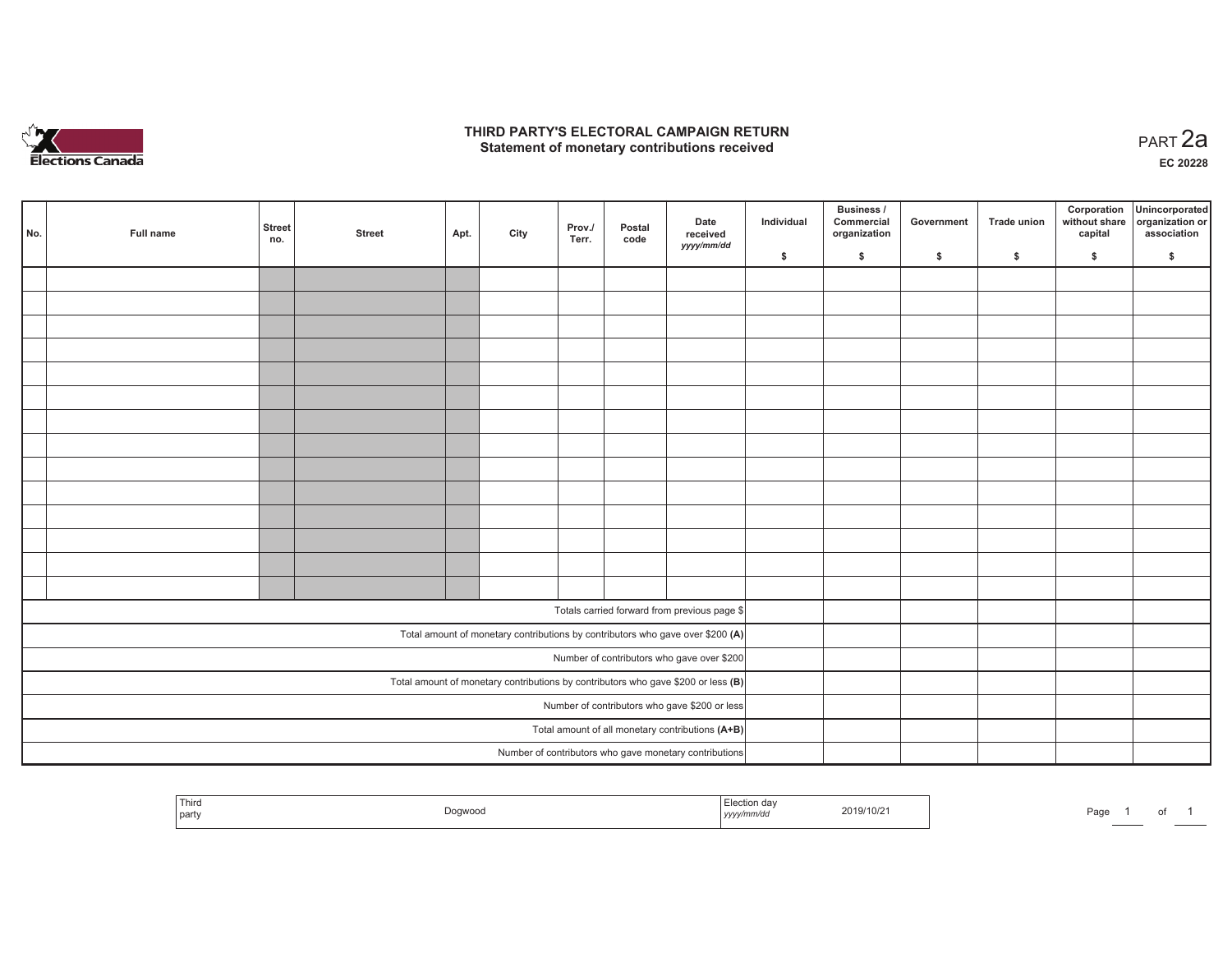

## **THIRD PARTY'S ELECTORAL CAMPAIGN RETURN**  THIRD PARTY'S ELECTORAL CAMPAIGN RETURN<br>Statement of non-monetary contributions received<br> **PART 2b**

| No.            | <b>Full name</b>                                                                        | <b>Street</b><br>no. | <b>Street</b> | Apt. | City      | Prov./<br>Terr. | Postal<br>code | Date<br>received<br>yyyy/mm/dd                                                     | Individual | Business /<br>Commercial<br>organization | Government | <b>Trade union</b> | Corporation<br>without share<br>capital | Unincorporated<br>organization or<br>association |
|----------------|-----------------------------------------------------------------------------------------|----------------------|---------------|------|-----------|-----------------|----------------|------------------------------------------------------------------------------------|------------|------------------------------------------|------------|--------------------|-----------------------------------------|--------------------------------------------------|
|                |                                                                                         |                      |               |      |           |                 |                |                                                                                    | \$         | \$                                       | \$         | $\mathsf{s}$       | \$                                      | \$                                               |
|                | Dogwood Initiative (Forest Futures)                                                     |                      |               |      | Victoria  | BC              | <b>V8W3S3</b>  | 2019/07/06                                                                         |            |                                          |            |                    | 77.08                                   |                                                  |
| $\overline{2}$ | Dogwood Initiative (Forest Futures)                                                     |                      |               |      | Victoria  | <b>BC</b>       | <b>V8W3S3</b>  | 2019/07/07                                                                         |            |                                          |            |                    | 513.89                                  |                                                  |
| 3              | Dogwood Initiative (Forest Futures)                                                     |                      |               |      | Victoria  | <b>BC</b>       | <b>V8W3S3</b>  | 2019/08/20                                                                         |            |                                          |            |                    | 64.24                                   |                                                  |
| $\overline{4}$ | Dogwood Initiative (Forest Futures)                                                     |                      |               |      | IVictoria | <b>BC</b>       | <b>V8W3S3</b>  | 2019/10/20                                                                         |            |                                          |            |                    | 230.70                                  |                                                  |
| 5              | Dogwood Initiative (Forest Futures)                                                     |                      |               |      | Victoria  | BC              | <b>V8W3S3</b>  | 2019/09/23                                                                         |            |                                          |            |                    | 128.08                                  |                                                  |
| 6              | Dogwood Initiative (Forest Futures)                                                     |                      |               |      | Victoria  | BC              | <b>V8W3S3</b>  | 2019/10/08                                                                         |            |                                          |            |                    | 296.00                                  |                                                  |
|                |                                                                                         |                      |               |      |           |                 |                |                                                                                    |            |                                          |            |                    |                                         |                                                  |
|                |                                                                                         |                      |               |      |           |                 |                |                                                                                    |            |                                          |            |                    |                                         |                                                  |
|                |                                                                                         |                      |               |      |           |                 |                |                                                                                    |            |                                          |            |                    |                                         |                                                  |
|                |                                                                                         |                      |               |      |           |                 |                |                                                                                    |            |                                          |            |                    |                                         |                                                  |
|                |                                                                                         |                      |               |      |           |                 |                |                                                                                    |            |                                          |            |                    |                                         |                                                  |
|                |                                                                                         |                      |               |      |           |                 |                |                                                                                    |            |                                          |            |                    |                                         |                                                  |
|                |                                                                                         |                      |               |      |           |                 |                |                                                                                    |            |                                          |            |                    |                                         |                                                  |
|                |                                                                                         |                      |               |      |           |                 |                |                                                                                    |            |                                          |            |                    |                                         |                                                  |
|                |                                                                                         |                      |               |      |           |                 |                | Totals carried forward from previous page \$                                       |            |                                          |            |                    |                                         |                                                  |
|                |                                                                                         |                      |               |      |           |                 |                | Total amount of non-monetary contributions by contributors who gave over \$200 (A) |            |                                          |            |                    | 1,309.99                                |                                                  |
|                |                                                                                         |                      |               |      |           |                 |                | Number of contributors who gave over \$200                                         |            |                                          |            |                    |                                         |                                                  |
|                | Total amount of non-monetary contributions by contributors who gave \$200 or less $(B)$ |                      |               |      |           |                 |                |                                                                                    |            |                                          |            |                    |                                         |                                                  |
|                | Number of contributors who gave \$200 or less                                           |                      |               |      |           |                 |                |                                                                                    |            |                                          |            |                    |                                         |                                                  |
|                |                                                                                         |                      |               |      |           |                 |                | Total amount of all non-monetary contributions (A+B)                               |            |                                          |            |                    | 1,309.99                                |                                                  |
|                |                                                                                         |                      |               |      |           |                 |                | Number of contributors who gave non-monetary contributions                         |            |                                          |            |                    |                                         |                                                  |

| <sup>1</sup> Thiro<br>party | Dogwood | ı uc<br>-------<br>yyyy/mm/da | 2019/10/2 | Page |  |  |
|-----------------------------|---------|-------------------------------|-----------|------|--|--|
|                             |         |                               |           |      |  |  |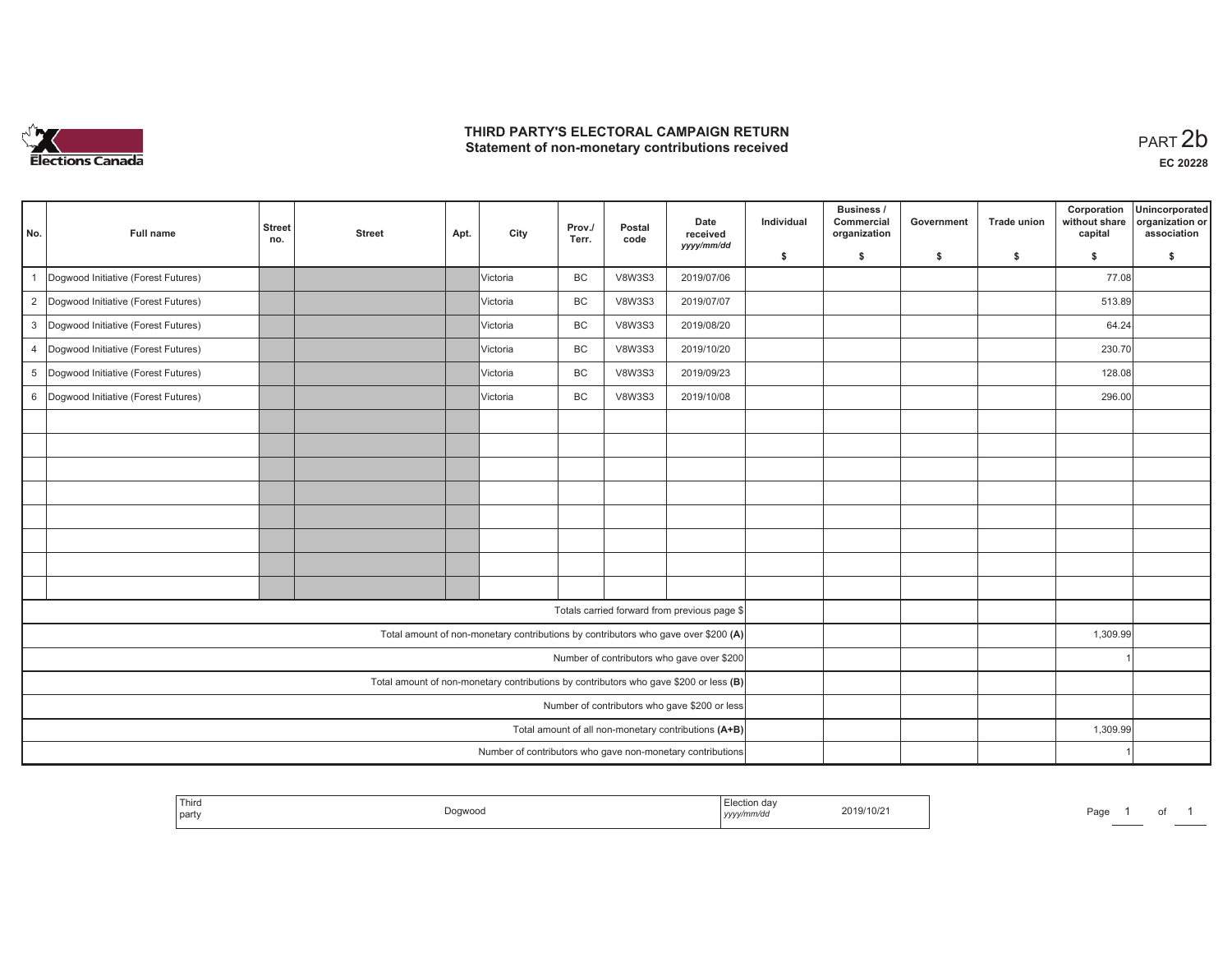

## **THIRD PARTY'S ELECTORAL CAMPAIGN RETURN STATE:** PARTY'S ELECTORAL CAMPAIGN RETURN<br>
Statement of operating loans received

**EC 20228**

| No. | Full name | <b>Street</b><br>no. | <b>Street</b> | Apt. | City | Prov./<br>Terr. | Postal<br>code | Date<br>received                                                  | Individual | Business /<br>Commercial<br>organization | Government | Trade union | Corporation<br>capital | Unincorporated<br>without share organization or<br>association |
|-----|-----------|----------------------|---------------|------|------|-----------------|----------------|-------------------------------------------------------------------|------------|------------------------------------------|------------|-------------|------------------------|----------------------------------------------------------------|
|     |           |                      |               |      |      |                 |                | yyyy/mm/dd                                                        | \$         | \$                                       | \$         | \$          | \$                     | \$                                                             |
|     |           |                      |               |      |      |                 |                |                                                                   |            |                                          |            |             |                        |                                                                |
|     |           |                      |               |      |      |                 |                |                                                                   |            |                                          |            |             |                        |                                                                |
|     |           |                      |               |      |      |                 |                |                                                                   |            |                                          |            |             |                        |                                                                |
|     |           |                      |               |      |      |                 |                |                                                                   |            |                                          |            |             |                        |                                                                |
|     |           |                      |               |      |      |                 |                |                                                                   |            |                                          |            |             |                        |                                                                |
|     |           |                      |               |      |      |                 |                |                                                                   |            |                                          |            |             |                        |                                                                |
|     |           |                      |               |      |      |                 |                |                                                                   |            |                                          |            |             |                        |                                                                |
|     |           |                      |               |      |      |                 |                |                                                                   |            |                                          |            |             |                        |                                                                |
|     |           |                      |               |      |      |                 |                |                                                                   |            |                                          |            |             |                        |                                                                |
|     |           |                      |               |      |      |                 |                |                                                                   |            |                                          |            |             |                        |                                                                |
|     |           |                      |               |      |      |                 |                |                                                                   |            |                                          |            |             |                        |                                                                |
|     |           |                      |               |      |      |                 |                |                                                                   |            |                                          |            |             |                        |                                                                |
|     |           |                      |               |      |      |                 |                |                                                                   |            |                                          |            |             |                        |                                                                |
|     |           |                      |               |      |      |                 |                |                                                                   |            |                                          |            |             |                        |                                                                |
|     |           |                      |               |      |      |                 |                | Totals carried forward from previous page \$                      |            |                                          |            |             |                        |                                                                |
|     |           |                      |               |      |      |                 |                | Total amount of loans by lenders who provided over \$200 (A)      |            |                                          |            |             |                        |                                                                |
|     |           |                      |               |      |      |                 |                | Number of lenders who provided over \$200                         |            |                                          |            |             |                        |                                                                |
|     |           |                      |               |      |      |                 |                | Total amount of loans by lenders who provided \$200 or less $(B)$ |            |                                          |            |             |                        |                                                                |
|     |           |                      |               |      |      |                 |                | Number of lenders who provided \$200 or less                      |            |                                          |            |             |                        |                                                                |
|     |           |                      |               |      |      |                 |                | Total amount of all loans (A+B)                                   |            |                                          |            |             |                        |                                                                |
|     |           |                      |               |      |      |                 |                | Number of all lenders who provided loans                          |            |                                          |            |             |                        |                                                                |

| `Third<br>  party | OOWOG.<br>$\cdot$ | , də·<br>2019/10/2<br>.<br>. | Page<br>$\cdot$ |
|-------------------|-------------------|------------------------------|-----------------|
|-------------------|-------------------|------------------------------|-----------------|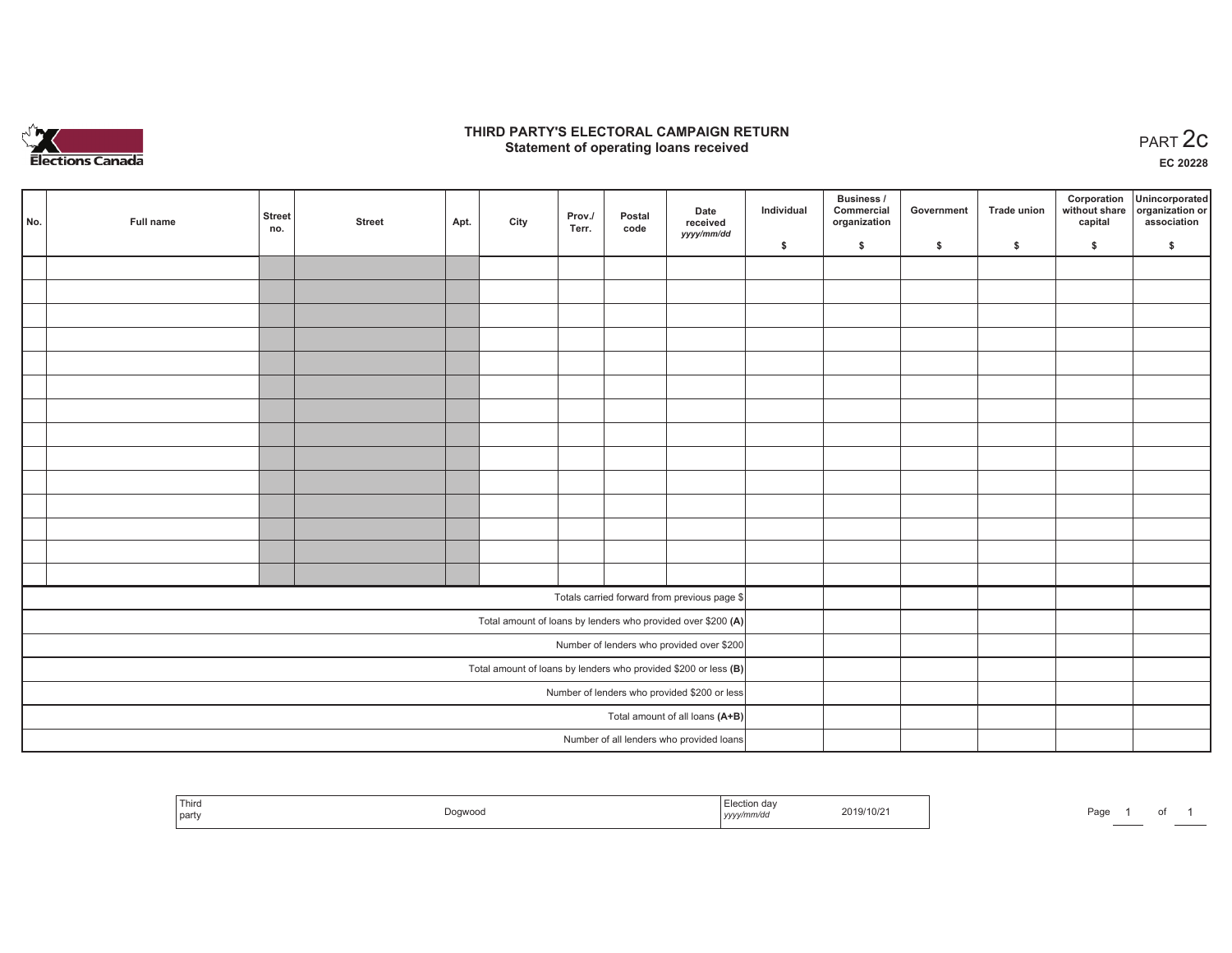

# **THIRD PARTY'S ELECTORAL CAMPAIGN RETURN Summary of inflows** PART 2d

| No.   | Type of contributor / lender                 | <b>Monetary</b><br>contributions<br>(Part 2a) | Non-monetary<br>contributions<br>(Part 2b) | Loans<br>(Part 2c) | <b>Total</b> | Number of<br>contributors and<br>lenders |
|-------|----------------------------------------------|-----------------------------------------------|--------------------------------------------|--------------------|--------------|------------------------------------------|
|       |                                              | \$                                            | \$                                         | \$                 | \$           |                                          |
| 1.    | Individuals                                  |                                               |                                            |                    |              |                                          |
| 2.    | Businesses / Commercial organizations        |                                               |                                            |                    |              |                                          |
| 3.    | Governments                                  |                                               |                                            |                    |              |                                          |
| 4.    | Trade unions                                 |                                               |                                            |                    |              |                                          |
| 5.    | Corporations without share capital           |                                               | 1,309.99                                   |                    | 1,309.99     |                                          |
| 6.    | Unincorporated organizations or associations |                                               |                                            |                    |              |                                          |
| 7.    | Total (items 1 to 6)                         |                                               |                                            |                    |              |                                          |
| Total |                                              |                                               |                                            |                    |              |                                          |
| 8.    | Amount of third party's resources used       |                                               |                                            |                    | 1,346.62     |                                          |
| 9.    | Grand total (items 7 and 8)                  |                                               |                                            |                    | 2,656.61     |                                          |

| Third<br>party | Dogwood | -<br>ection day:<br>yyyy/mm/dd<br>,,,, | 2019/10/21 |
|----------------|---------|----------------------------------------|------------|
|----------------|---------|----------------------------------------|------------|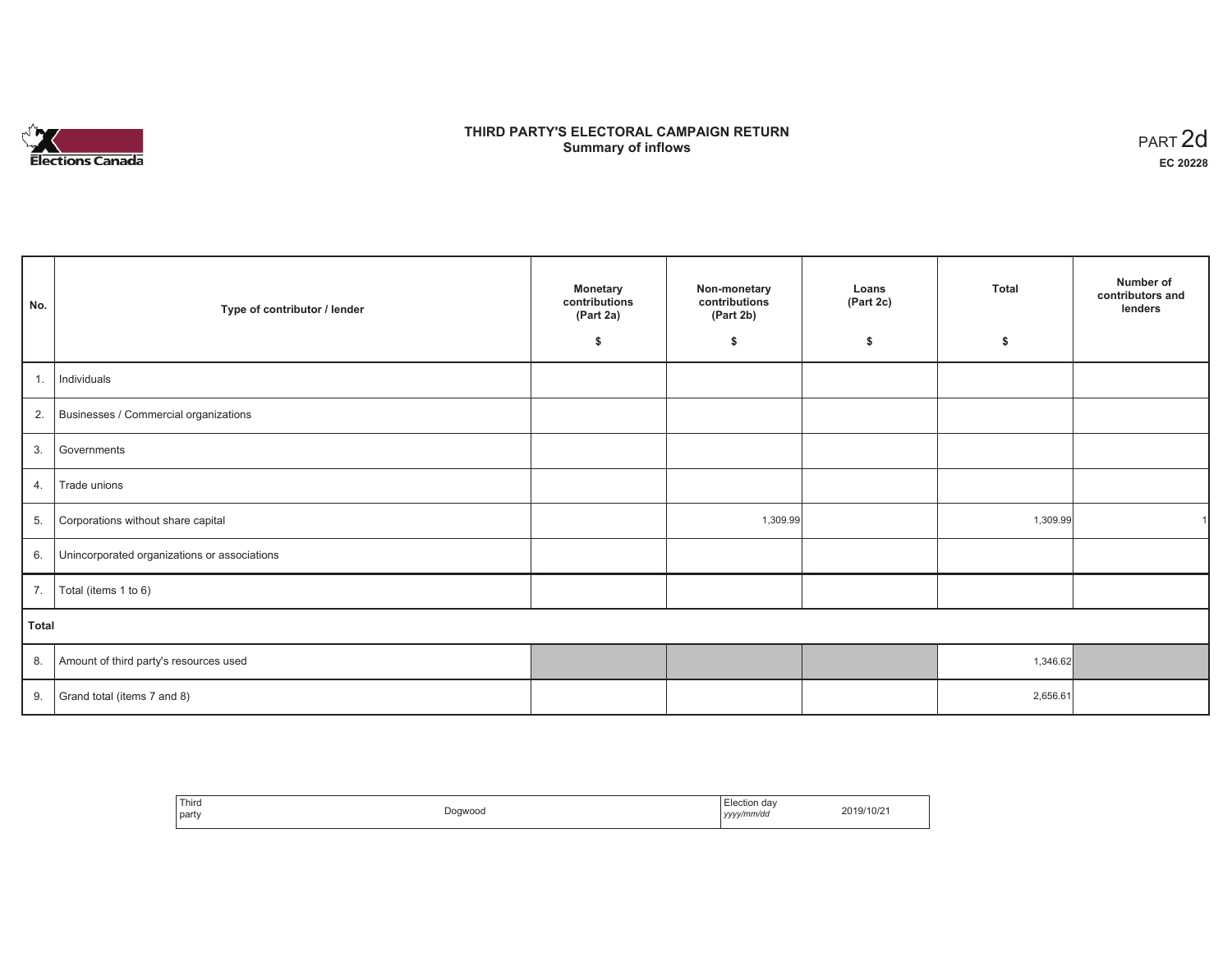

# **THIRD PARTY'S ELECTORAL CAMPAIGN RETURN Statement of expenses incurred for regulated activities that take place during the pre-election period**  *(Only applicable to a fixed-date general election)*

 $_{\sf PART}$ 3a **EC 20228**

For a list of expense types, expense categories and expense subcategories, refer to Annex II in the Instructions.

| No.            | Date<br>incurred<br>yyyy/mm/dd | <b>ED Code</b><br>(if applicable) | Supplier           | <b>Expense type</b> | <b>Expense</b><br>category | Expense<br>subcategory | <b>Starting date</b><br>of activity,<br>advertisement<br>or survey<br>yyyy/mm/dd | <b>Ending date</b><br>of activity,<br>advertisement<br>or survey<br>yyyy/mm/dd | Place of activity or<br>advertisement        | <b>Expense amount</b> |
|----------------|--------------------------------|-----------------------------------|--------------------|---------------------|----------------------------|------------------------|----------------------------------------------------------------------------------|--------------------------------------------------------------------------------|----------------------------------------------|-----------------------|
|                |                                |                                   |                    |                     |                            |                        |                                                                                  |                                                                                |                                              | \$                    |
| $\overline{1}$ | 2019/07/06                     | 59-039                            | Dogwood Staff Time | Partisan activity   | Canvassing                 | Remuneration           | 2019/07/06                                                                       | 2019/07/06                                                                     | 59039                                        | 77.08                 |
| $\overline{2}$ | 2019/07/07                     | 59-038                            | Dogwood Staff Time | Partisan activity   | Canvassing                 | Remuneration           | 2019/07/07                                                                       | 2019/07/07                                                                     | 59038                                        | 513.89                |
| 3              | 2019/08/20                     | 59-002                            | Dogwood Staff Time | Partisan activity   | Canvassing                 | Remuneration           | 2019/08/20                                                                       | 2019/09/09                                                                     | 59002                                        | 64.24                 |
|                |                                |                                   |                    |                     |                            |                        |                                                                                  |                                                                                |                                              |                       |
|                |                                |                                   |                    |                     |                            |                        |                                                                                  |                                                                                |                                              |                       |
|                |                                |                                   |                    |                     |                            |                        |                                                                                  |                                                                                |                                              |                       |
|                |                                |                                   |                    |                     |                            |                        |                                                                                  |                                                                                |                                              |                       |
|                |                                |                                   |                    |                     |                            |                        |                                                                                  |                                                                                |                                              |                       |
|                |                                |                                   |                    |                     |                            |                        |                                                                                  |                                                                                |                                              |                       |
|                |                                |                                   |                    |                     |                            |                        |                                                                                  |                                                                                |                                              |                       |
|                |                                |                                   |                    |                     |                            |                        |                                                                                  |                                                                                |                                              |                       |
|                |                                |                                   |                    |                     |                            |                        |                                                                                  |                                                                                |                                              |                       |
|                |                                |                                   |                    |                     |                            |                        |                                                                                  |                                                                                |                                              |                       |
|                |                                |                                   |                    |                     |                            |                        |                                                                                  |                                                                                |                                              |                       |
|                |                                |                                   |                    |                     |                            |                        |                                                                                  |                                                                                |                                              |                       |
|                |                                |                                   |                    |                     |                            |                        |                                                                                  |                                                                                |                                              |                       |
|                |                                |                                   |                    |                     |                            |                        |                                                                                  |                                                                                |                                              |                       |
|                |                                |                                   |                    |                     |                            |                        |                                                                                  |                                                                                | Totals carried forward from previous page \$ |                       |
|                |                                |                                   |                    |                     |                            |                        |                                                                                  |                                                                                | Total \$                                     | 655.21                |

| $ -$<br>Third<br>part | ገogwoou | .<br>ーッソソン | 2019/10/21 | ാഹ<br>'au |  |  |
|-----------------------|---------|------------|------------|-----------|--|--|
|-----------------------|---------|------------|------------|-----------|--|--|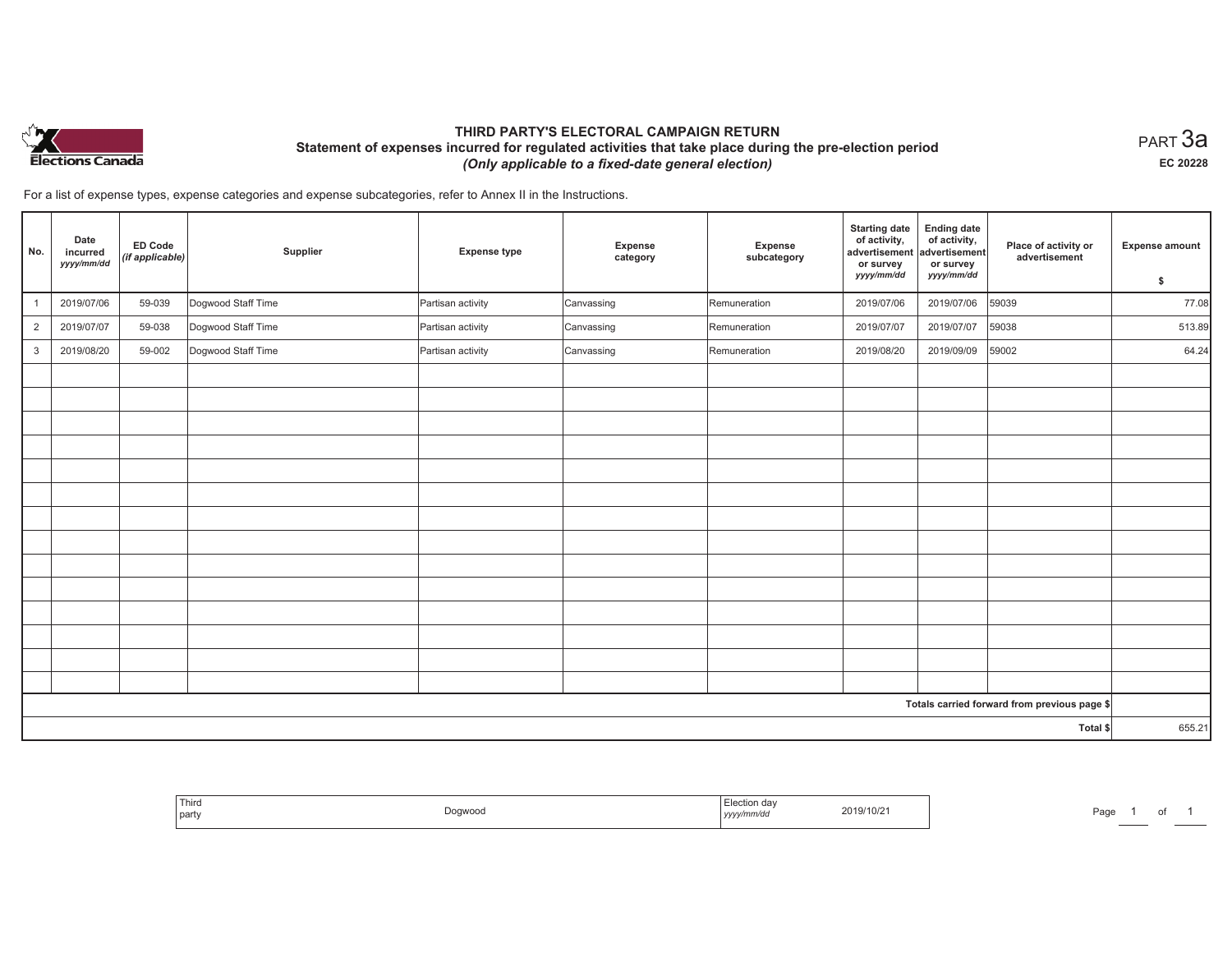

# **THIRD PARTY'S ELECTORAL CAMPAIGN RETURN Statement of expenses incurred for regulated activities that take place during the election period**<br>PART  $3\mathsf{b}$

**EC 20228**

For a list of expense types, expense categories and expense subcategories, refer to Annex II in the Instructions.

| No.            | Date<br>incurred<br>yyyy/mm/dd | <b>ED Code</b><br>(if applicable) | Supplier                    | <b>Expense type</b>  | Expense<br>category | Expense<br>subcategory | <b>Starting date</b><br>of activity,<br>advertisement<br>or survey | <b>Ending date</b><br>of activity,<br>advertisement<br>or survey | Place of activity or<br>advertisement        | <b>Expense amount</b> |
|----------------|--------------------------------|-----------------------------------|-----------------------------|----------------------|---------------------|------------------------|--------------------------------------------------------------------|------------------------------------------------------------------|----------------------------------------------|-----------------------|
|                |                                |                                   |                             |                      |                     |                        | yyyy/mm/dd                                                         | yyyy/mm/dd                                                       |                                              | \$                    |
|                | 2019/10/20                     |                                   | Facebook                    | Election advertising | Advertising         | Social media           | 2019/09/29                                                         | 2019/10/20                                                       | BC wide                                      | 716.86                |
| $\overline{2}$ | 2019/10/20                     | 59-002                            | Dogwood Staff Time          | Partisan activity    | Canvassing          | Remuneration           | 2019/09/13                                                         | 2019/10/06                                                       | 59002                                        | 230.70                |
| 3              | 2019/09/18                     | 59-009                            | Sure Print Vancouver Island | Election advertising | Advertising         | Mail outs              | 2019/09/19                                                         | 2019/10/20                                                       | 59009                                        | 14.66                 |
| $\overline{4}$ | 2019/09/15                     |                                   | Birds and the Beets         | Partisan activity    | Events              | kick-off meetings      | 2019/09/15                                                         | 2019/09/15                                                       |                                              | 118.12                |
| 5              | 2019/09/19                     | 59-002                            | <b>Marine Printers</b>      | Election advertising | Advertising         | Mail outs              | 2019/09/20                                                         | 2019/10/20                                                       |                                              | 183.68                |
| 6              | 2019/09/23                     | 59-036                            | Dogwood Staff Time          | Partisan activity    | Canvassing          | Remuneration           | 2019/09/23                                                         | 2019/09/29                                                       | 59036                                        | 128.08                |
| $\overline{7}$ | 2019/10/08                     |                                   | Dogwood Staff Time          | Election advertising | Advertising         | Production costs       | 2019/10/08                                                         | 2019/10/08                                                       | BC wde                                       | 296.00                |
| 8              | 2019/10/08                     |                                   | Nolan Guichon Photography   | Election advertising | Advertising         | Production costs       | 2019/10/08                                                         | 2019/10/08                                                       | <b>BC</b> wde                                | 300.00                |
|                |                                |                                   |                             |                      |                     |                        |                                                                    |                                                                  |                                              |                       |
|                |                                |                                   |                             |                      |                     |                        |                                                                    |                                                                  |                                              |                       |
|                |                                |                                   |                             |                      |                     |                        |                                                                    |                                                                  |                                              |                       |
|                |                                |                                   |                             |                      |                     |                        |                                                                    |                                                                  |                                              |                       |
|                |                                |                                   |                             |                      |                     |                        |                                                                    |                                                                  |                                              |                       |
|                |                                |                                   |                             |                      |                     |                        |                                                                    |                                                                  |                                              |                       |
|                |                                |                                   |                             |                      |                     |                        |                                                                    |                                                                  |                                              |                       |
|                |                                |                                   |                             |                      |                     |                        |                                                                    |                                                                  |                                              |                       |
|                |                                |                                   |                             |                      |                     |                        |                                                                    |                                                                  |                                              |                       |
|                |                                |                                   |                             |                      |                     |                        |                                                                    |                                                                  | Totals carried forward from previous page \$ |                       |
|                |                                |                                   |                             |                      |                     |                        |                                                                    |                                                                  | Total \$                                     | 1,988.10              |

| Third<br>Election dav<br>2019/10/21<br>Dogwood<br>  party<br>∵/mm/da<br>, уууу , , |
|------------------------------------------------------------------------------------|
|------------------------------------------------------------------------------------|

Page 1 of